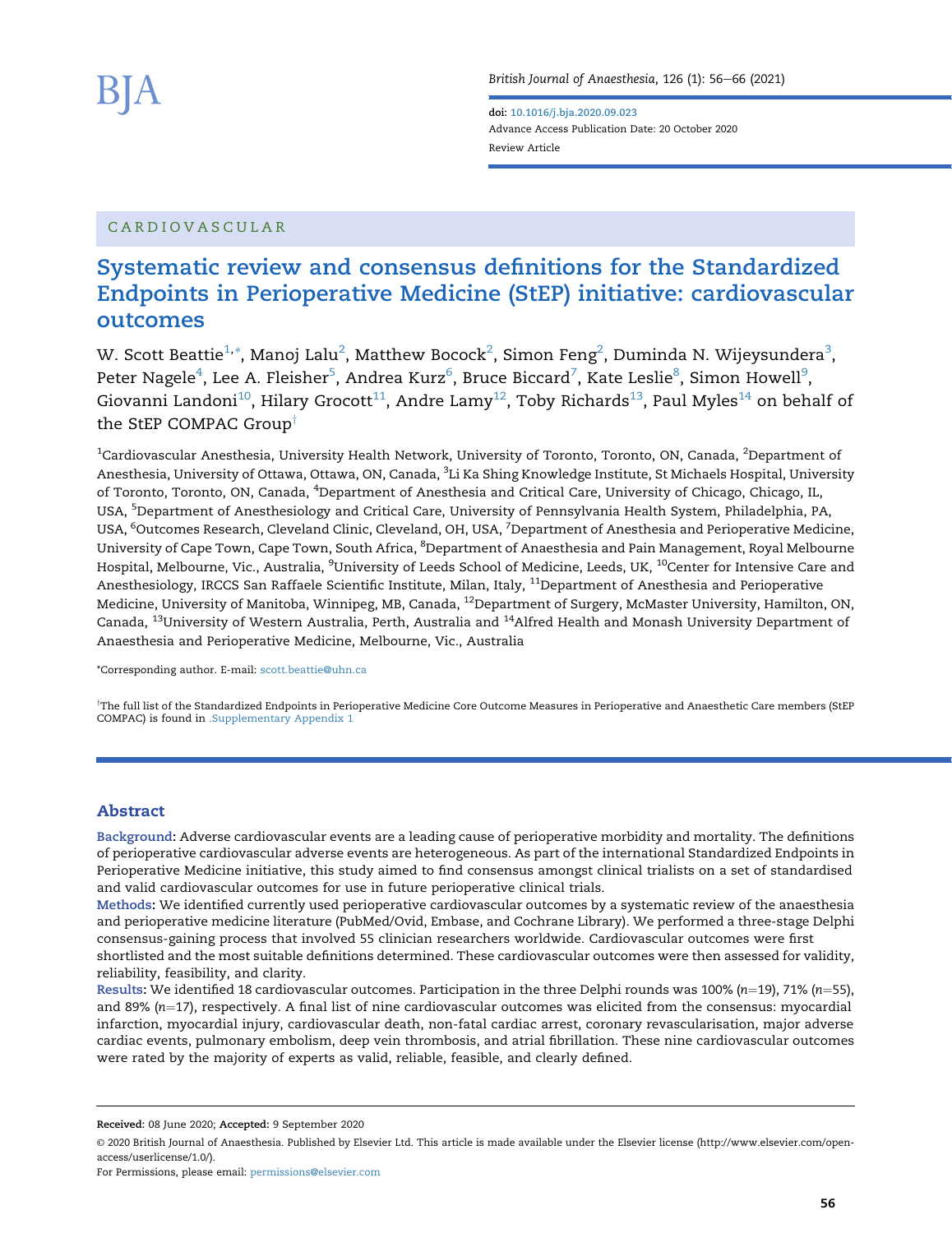Conclusions: These nine consensus cardiovascular outcomes can be confidently used as endpoints in clinical trials designed to evaluate perioperative interventions with the goal of improving perioperative outcomes.

Keywords: cardiovascular events; clinical trials; MACE; myocardial infarction; outcome measures; perioperative medicine; standardised endpoint

#### Editor's key points

- Definitions of perioperative cardiovascular adverse events are heterogeneous, but are critical for use in future perioperative clinical trials.
- As part of the international Standardized Endpoints in Perioperative Medicine initiative, a systematic review and consensus process by clinical trialists was used to develop a set of standardised and valid cardiovascular outcomes.
- Nine cardiovascular outcomes were rated by the majority of experts as valid, reliable, feasible, and clearly defined.
- $\bullet$  These outcomes can be confidently used as endpoints in clinical trials designed to evaluate perioperative interventions.

Major noncardiac surgery is undertaken to cure or treat debilitating diseases, or is performed as a palliative measure with the overarching goal to improve a patient's quality of life. Surgery is now well recognised to be frequently associated with adverse events or complications that mitigate the planned positive effects from surgery. $1$  Cardiovascular events are particularly common, causing increased disability, costs, and mortality. $2<sup>2</sup>$  $2<sup>2</sup>$ 

Clinical trials are required to study interventions that reduce the incidence and magnitude of cardiovascular events after surgery. Perioperative clinical trials require clearly defined cardiovascular outcomes for transparent reporting to improve interventions and patient-centred care.

The Standardized Endpoints in Perioperative Medicine (StEP) initiative is an international collaboration with the aim of identifying a set of endpoints supported by literature, expert guidance, and international consensus for use in perioperative medicine trials.<sup>[5](#page-9-2)</sup> The current study describes the results of a systematic literature review and an anonymous Delphi process with the goal of standardising cardiovascular outcomes for use in future perioperative clinical trials.

#### **Methods**

The overall methodology was similar to previously published StEP projects. $6,7$  $6,7$  We undertook a systematic review of noncardiac perioperative clinical trials (2005-17). The StEP Steering Committee had made the decision in 2015 to review the last 10 yr of perioperative literature, such that the first year reviewed was 2005. We conducted the search in 2017. A Delphi process then followed, which is a validated method for establishing consensus of diagnostic criteria $8,9$  $8,9$  to refine existing cardiovascular outcomes definitions.

#### Inclusion/exclusion criteria and definitions

Our systematic review of relevant literature followed the Preferred Reporting Items for Systematic Reviews and Meta-Analyses guidelines as outlined in detail in the Supplementary material. The online supplement includes an a priori protocol, search strategy, and results. The review was not registered. To summarise the process in brief, we included RCTs and experimental and observational studies that reported interventions to improve cardiovascular outcomes within the perioperative setting in adults  $\geq$  18 yr old. Included trials were required to have a sample size of >150 patients. We did not consider studies that used outcomes related exclusively to critical care.

#### Literature search and data extraction

We performed a systematic search on MEDLINE, Embase, and the Cochrane database for studies published between January 1, 2005 and December 31, 2017 in core clinical journals, as defined by the National Library of Medicine. To identify potentially eligible studies according to title and abstract content, two authors (ML and MB) independently performed the literature search (Supplementary Appendix 2). The reference lists of retrieved articles were also searched for additional studies. We did not apply any language restriction. An a priori (September 2016) detailed scoping protocol description was provided (Supplementary Appendix 3). Selected articles were independently analysed by the two teams of authors and extracted according to a standardised extraction and coding template (Supplementary Appendix 4) using commercially available systematic review software (DistillerSR; Evidence Partners, Kanata ON, Canada). Extractors were trailed using five predefined articles. The overall process was performed by eight authors. Discrepancies were resolved by consensus between three extractors (ML, MB, and WSB). Risk of bias in studies was not assessed, as the purpose of the review was to identify the scope, definitions, and validity of cardiovascular outcomes in common use, not the efficacy of specific interventions.

Major adverse cardiovascular event (MACE) is a composite outcome that has been utilised as the primary outcome in all the major noncardiac perioperative clinical trials. During the systematic review, it was noted that the definition of MACE lacked uniformity; we therefore decided to ask members to rate each definition used in trials and individual components of the varied MACE definitions. Likewise, the definition of cardiovascular death was heterogeneous. We asked members to rate individual components of the varied definitions.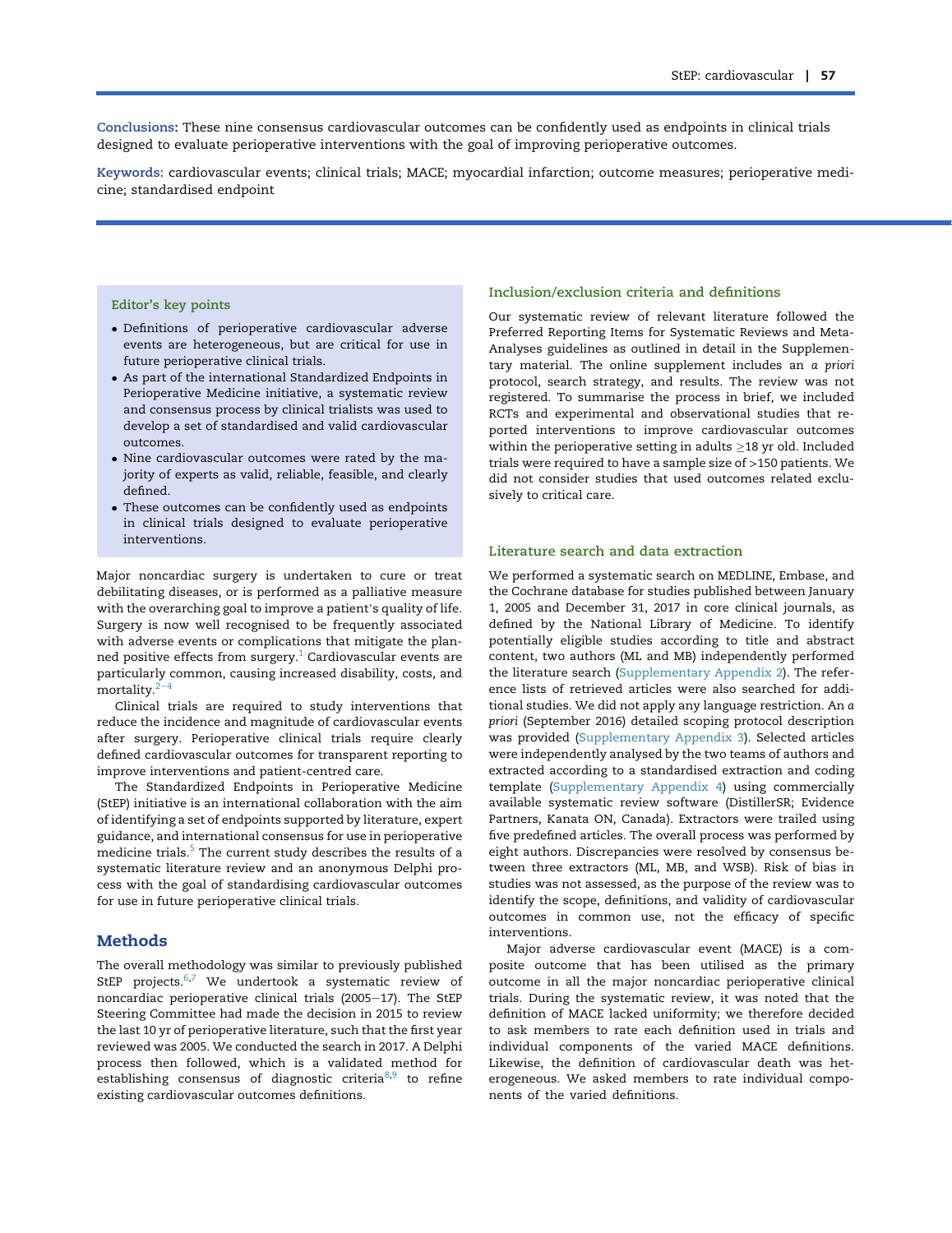#### Delphi process

We used a Delphi method to gain consensus around the clarity, reliability, and validity of each cardiovascular outcome. The initial list of retrieved definitions was then provided to members of the StEP cardiovascular subgroup.

#### Delphi Round 1

After a discussion with the subgroup members, the theme subgroup chair (WSB) prepared the initial list of endpoints and associated definitions retrieved from the literature according to a predefined format prepared by the StEP Steering Committee. All members of the clinical cardiovascular subgroup ( $n=12$ ) and the overall StEP Steering Committee ( $n=7$ ) were invited to participate. The participants were asked to score each of the listed indicators for clinical importance using a scale of  $1-9$ . Scores of  $1-3$  indicated 'not that important or each of the model mandators for eminear importance along a<br>scale of 1–9. Scores of 1–3 indicated 'not that important or<br>invalid', 4–6 indicated 'important but require revision', and Figure 31 Processor 1 Production and inspectant or<br>invalid', 4–6 indicated 'important but require revision', and<br>7–9 'critical for inclusion'. The participants were offered the  $7-9$  'critical for inclusion'. The participants were offered the option to select 'not applicable/not sure' if they were unable to form an opinion about the importance or not of the clinical indicator. The participants had 2 weeks to answer before reminder e-mails (up to three) were sent to prompt completion of the survey. For each indicator, the participants were also invited to add any comments and suggestions for modifications of existing definitions that they believed were important. Individual indicator scores were then calculated using mean, median, and range of scores. The comments and suggestions provided by the participants were collated to be integrated to the second Delphi round.

#### Delphi Round 2

The theme subgroup chair (WSB) selected indicators that had been rated as 'critical' (score 7e9) by at least 70% of participants to prepare the first list of indicators for Delphi round 2. Outcomes rated as 'not that important or invalid' (a score of Outcomes rated as 'not that important or invalid' (a score of  $1-3$ ) or as 'important but requiring revision' (score  $4-6$ ) by at least 70% of participants were also included in the second round, but clearly identified as such on the Delphi Round 2 data collection form.

The participants were asked to score the cardiovascular outcomes using the same questionnaire format and rating procedure as the one used during Delphi Round 1. For Round 2, the participants were provided with the mean scores of each clinical indicator after Round 1. Comments after Delphi Round 1 were also added. The second Delphi round was circulated via e-mail to the entire StEP Working Group ( $n=76$ ).

#### Delphi Round 3

Before Round 3, the results of Round 2 were sent to all members of the cardiovascular subgroup for their input. The theme subgroup chair (WSB) then selected the cardiovascular endpoints that had been rated as 'critical' (score <sup>&</sup>gt;7) by at least 70% of participants during the second round for the third Delphi round. Outcomes rated as 'not that important or invalid' (score round. Outcomes rated as 'not that important or invalid' (score 1–3) or 'important but requiring revision' (score 4–6) were not included. If responses to the second stage Delphi process comments section suggested that modification to endpoint definitions or rating had to be made, this was discussed within the theme subgroup of that indicator via e-mail. For this third round, the participants were provided with the short list of selected indicators and attached definitions and all comments

provided after Rounds 1 and 2. They were asked to score the item using a second questionnaire. The questionnaire included four rating criteria per indicator:

- (i) Validity: the degree to which the indicator measures what it purports to measure
- (ii) Reliability: the degree of stability of the indicator when measurement is repeated under identical conditions
- (iii) Feasibility: practicability/ease of use in the clinical setting
- (iv) Clarity of the definition: the degree to which the clinical indicator meaning can be easily understood

For each question, the participants were again asked to rate each cardiovascular outcome on a  $1-9$  scale. Scores of  $1-3$ indicate 'no', 4e6 indicate 'unsure', and 7–9 indicate 'unsure', and 7-9 indicate 'yes'; meanwhile, a score of 10 meant 'not assessable'. At the end of<br>meanwhile, a score of 10 meant 'not assessable'. At the end of the third Delphi round, cardiovascular outcomes that had a<br>score of 7–9 ('yes') in more than 70% of responses for each question were automatically included. Cardiovascular outscore of  $7-9$  ('yes') in more than  $70\%$  of responses for each question were automatically included. Cardiovascular outcomes rated  $4-6$  ('unsure') for one or several of the four rating quebeen were discussed by e-mail within the indicator's<br>comes rated 4–6 ('unsure') for one or several of the four rating<br>criteria were discussed by e-mail within the indicator's subgroup. Those that had a score of 1–3 ('no') for any of the<br>subgroup. Those that had a score of 1–3 ('no') for any of the rating criteria were considered only as optional, but not recommended.

Each Delphi round was coordinated by the Department of Anaesthesia and Perioperative Medicine at the Alfred Hospital in Melbourne, Australia. The participants' answers to the different Delphi rounds were anonymised, recorded, transformed, and analysed using the STATA v14 (StataCorp, College Station, TX, USA). Data are reported as mean, median, number, and proportion of respondents. Comparisons between myocardial injury and myocardial injury after noncardiac surgery (MINS) in Round 2 were analysed using the Wilcoxon signed-rank test. In Round 3, validity, reliability, feasibility, and clarity were compared using paired t-tests.

#### Results

A total of 6342 studies were initially identified, of which 158 were selected for further analyses (Supplementary Appendix 5). After full content assessment and exclusion of duplicates, 21 reports were eliminated. Another 16 publications were excluded, as there was no information or definition of a cardiovascular outcome. The subject of the remaining 121 studies is shown in [Table 1](#page-3-0). A final list of 18 outcomes was carried forward to the Delphi process (Supplementary Appendix 6).

Participation to the different Delphi rounds was 100% ( $n=19$ ), 71% ( $n=55$ ), and 89% ( $n=17$ ), respectively. The results of Delphi Rounds 1 and 2 are shown in [Table 2](#page-4-0).

None of the cardiovascular outcomes selected in the first Delphi round were removed for the second Delphi round. All cardiovascular outcomes with a median score of  $\geq$ 7, and rated important by more than 70% of responders, in Round 2 were carried forward to the third round (Supplementary Appendix 6).

There are two notable exceptions to this. First, MINS (median score: 7; rated  $\geq$ 7 by 51%) could not have been carried forward to Round 3. Myocardial injury after noncardiac surgery was retained in Round 3, as it is currently being widely used as an outcome<sup>[10](#page-9-7)</sup> (and a clinical decision point)<sup>[11](#page-9-8)</sup> in studies conducted by the Population Health Research Institute. In Delphi Round 3, MINS was compared with myocardial injury, as defined in the Fourth Universal Definition of Myocardial Infarction.[12](#page-9-9) Second, congestive heart failure is an important cardiovascular outcome, but the definition used in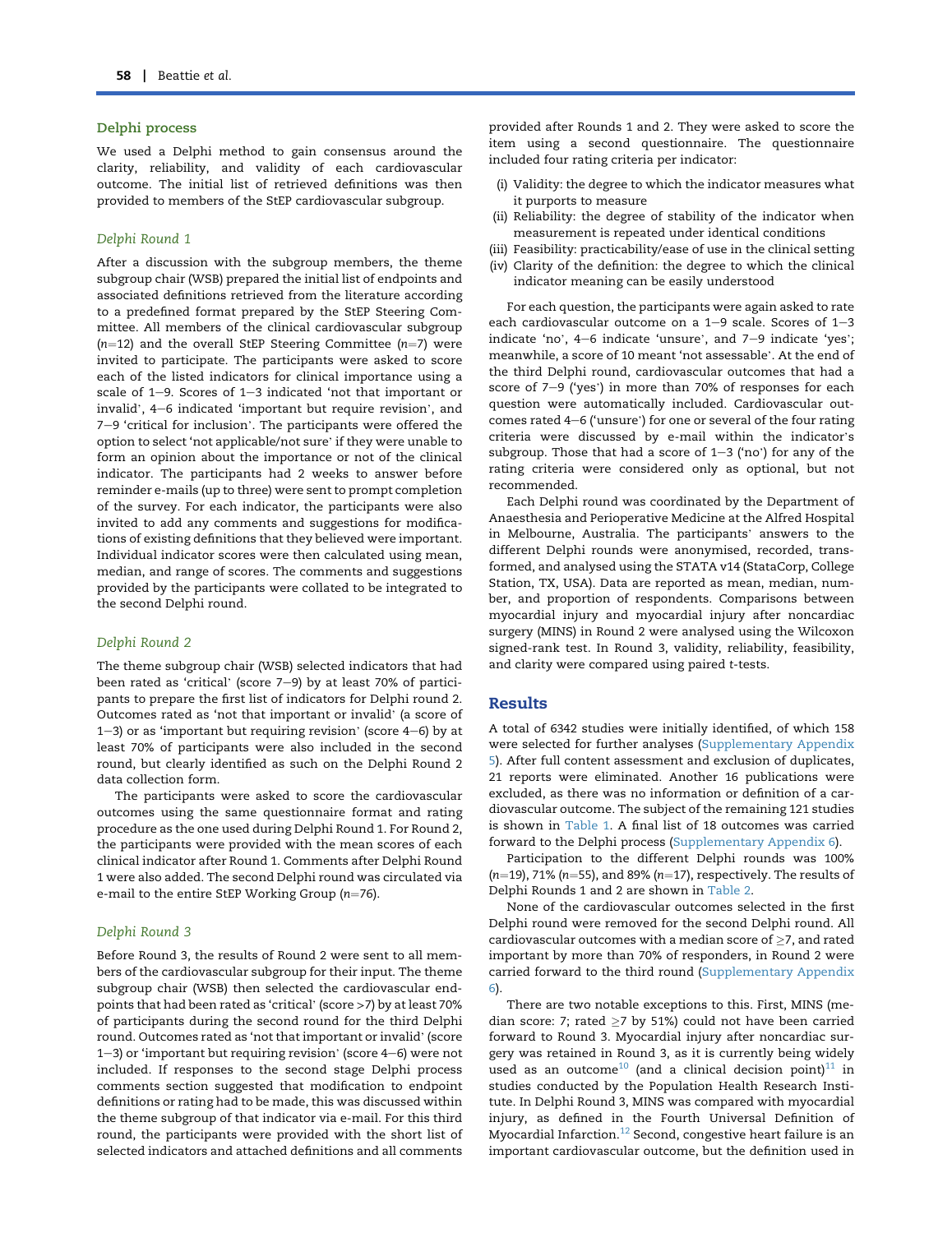<span id="page-3-0"></span>Table 1 Type and number of studies extracted. A complete list of these studies is shown in Supplementary Appendix 5. BNP, B-natriuretic peptide; ENIGMA, Evaluation of Nitrous Oxide in the Gas Mixture for Anaesthesia; METS, Measurement of Exercise Tolerance Before Surgery; POISE, Perioperative Ischemic Evaluation Study; VISION, Vascular Events In Noncardiac Surgery Patients Cohort Evaluation Study.

| Type of study                                                                        | Number<br>of articles |
|--------------------------------------------------------------------------------------|-----------------------|
| Statins                                                                              | 8                     |
| Carotid stenting vs carotid endarterectomy                                           | 21                    |
| Anaemia/transfusion                                                                  | 8                     |
| Biomarkers (troponin, BNP, etc.)                                                     | 6                     |
| Drug intervention (POISE, ENIGMA, etc.)                                              | 21                    |
| Regional vs general anaesthesia                                                      | 10                    |
| Volatile/ischaemic preconditioning                                                   | 6                     |
| Thrombin inhibitors (prevention of deep<br>venous thrombosis and pulmonary embolism) | 11                    |
| Prophylactic revascularisation                                                       | 4                     |
| Prospective cohort studies (VISION and METS)                                         | 15                    |
| Miscellaneous                                                                        | 11                    |
| Total                                                                                | 121                   |

the major perioperative trials is not consistent with state-ofthe-art definitions used in cardiology. No trials have to date utilised the newer definitions being promoted by the American Heart Association (AHA) $^{13}$  $^{13}$  $^{13}$  or the European Society of Cardiology (ESC). $14$ 

During Delphi Round 2, the Fourth Universal Definition of Myocardial Infarction was published supplanting the Third Universal Definition,<sup>[15](#page-9-12)</sup> which had been widely used in perioperative trials. We therefore changed the myocardial infarction definition based on this global consensus document.

The final list included 11 cardiovascular outcomes rated for validity, reliability, usability, and clarity of definitions, and is provided in [Table 3.](#page-6-0) All cardiovascular outcomes, except MINS (54%) and congestive heart failure (23%), were rated as valid by more than 70% of the 17 evaluators. The same rating (score  $\geq$ 7) for reliability was provided for all cardiovascular outcomes, except MINS, cardiovascular death, and congestive heart failure. Likewise, when estimating usability, all cardiovascular outcomes were rated as  $>7$  by more than 70% of evaluators, except for MINS, cardiovascular death, and congestive heart failure. Congestive heart failure and MINS also failed to achieve a score of  $\geq$ 7 by 70% of evaluators for the clarity of the definition.

In Delphi Round 2, myocardial injury had a median score 8 (6-9) and 79% of respondents scored myocardial injury  $\geq$ 7, whereas for MINS the median score was  $7$  (3-9) and was scored  $\geq$ 7 by 54%. Myocardial injury was scored higher in 33/ 55, whilst  $6/55$  rated MINS higher (Wilcoxon  $z=3.494$ ; P<0.0005); the remaining 16 evaluations gave the same score for injury and MINS. In Delphi Round 3, paired analysis showed myocardial injury had higher rating for validity  $(d=2.4$ [0.58]; P<0.001), reliability  $(d=2.5$  [0.61]; P<0.001), feasibility  $(d=2.6$  [0.66]; P<0.001), and clarity (d=2.6 [0.63]; P<0.001) than MINS.

The consensus opinion was that when reporting myocardial infarction, it was imperative to report the number of patients with postoperative troponin measurements (median: 8 [range:  $2-9$ ] score  $\geq$ 7; 76%). When reporting myocardial injury, the panel recommends reporting the incidence of myocardial infarction (median:  $9$  [5-9] score  $\geq$ 7; 74%), that the incidence of acute and chronic renal failure be reported (median:  $7$  [3-9] score  $\ge$  7; 61%), and that postoperative ECG be performed on all patients with a troponin elevation (median: 8  $[1-9]$  score  $\geq 7$ ; 69%).

The definition of cardiac death was reached by evaluating individual components. In Delphi Round 2, the consensus suggested cardiac death should exclude deaths attributable to haemorrhage (median:  $2$  [1-8] score  $>$ 7; 7%), pulmonary embolism (median: 5 [1-9] score  $\geq$ 7; 34%), stroke (median: 6 [1-9] score  $\ge$ 7; 34%), and unknown causes (median: 3 [1–8] score  $\ge$ 7; 9%).

MACE was evaluated in Delphi Round 2. None of the major trials used the same definition. The highest-rated definition was that used in Perioperative Ischemic Evaluation Study 1: cardiac death, myocardial infarction, and non-fatal cardiac arrest (median: 7 [3-9] score  $>7$ ; 43%). The consensus recommended the exclusion of pulmonary embolism (median: 2  $[1-9]$  score  $\geq$ 7; 2%) and haemorrhage (median: 2  $[1-9]$  score  $>$ 7; 2%) from future definitions of MACE.

#### **Discussion**

As a result of a protocolised systematic review and three anonymous Delphi consensus-seeking rounds with feedback from 55 international perioperative clinical trialists, the StEP group has identified nine cardiovascular outcomes that can be used in future trials to measure the effectiveness of perioperative interventions [\(Table 4\)](#page-7-0).

At the outset of this process, we surmised that a set of standardised cardiovascular outcomes would be critically important for future clinical investigations. Standardisation would allow for transparent result reporting and homogeneous meta-analyses. We asked the panel to consider cardiovascular outcomes used in a perioperative setting and to agree on cogent definitions. The scientific basis of the methods used has been widely validated and accepted.

The literature search found that the definitions of several cardiovascular definitions conflicting. Further, we found heterogeneity for many of these outcome definitions. Heterogeneity is a major issue, as it can significantly impact on the reliability of clinical trials, which in turn can limit the development of effective interventions. Heterogeneity also limits comparison between studies and further combination of studies in meta-analyses. As an example, MACE is the composite outcome used in nearly all major clinical trials and had as many definitions as trials conducted. The definition of cardiac death had similar variability.

As a result of three Delphi rounds, nine cardiovascular clinical outcomes were defined and clarified, and their 'face' validity was confirmed. These outcomes refer to clinically important, patient-centred cardiac or vascular events. Most of the cardiac outcomes were evaluated by the expert panel as reliable, clearly defined, and usable as endpoints in clinical trials. Importantly, this consensus process found that two of the outcomes evaluated (MINS and congestive heart failure) scored below the a priori threshold set for validity, reliability, feasibility, and clarity, and therefore, are not recommended for use in clinical trials until further studies are completed.

Our goal was to identify cardiovascular outcomes that were feasible for use in clinical trials, observational trials, and health services research. Feasibility, however, is a trait that is often influenced by time and financial restraints. For instance, the accurate incidence of myocardial infarction requires protocolised biomarker surveillance and regular postoperative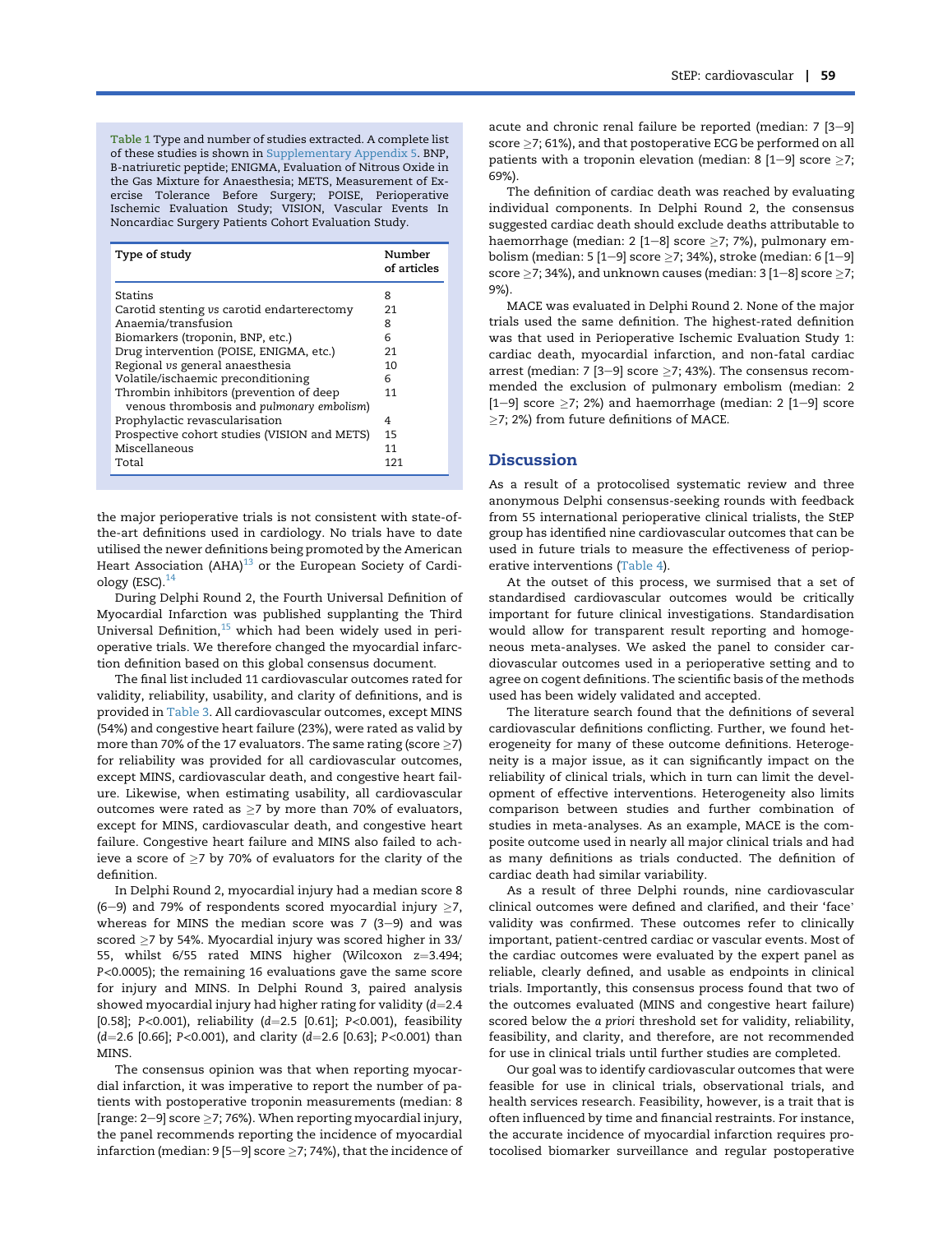<span id="page-4-0"></span>Table 2 Results of Delphi Rounds 1 and 2. CABG, coronary artery bypass grafting; ENIGMA, Evaluation of Nitrous Oxide in the Gas Mixture for Anaesthesia; hs cTn, highly sensitive cardiac troponin; MACE, major adverse cardiac event; MANAGE, Management of Myocardial Injury After Noncardiac Surgery Trial; N/A, not available; NSQIP, National Surgical Quality Improvement Program; PCI, percutaneous coronary intervention; POISE, Perioperative Ischemic Evaluation Study; VISION, Vascular Events In Noncardiac Surgery Patients Cohort Evaluation Study.

|                                                                                                                                | Delphi Round 1<br>Response rate: 19/19 |                    | Delphi Round 2       |                |                    |                    |
|--------------------------------------------------------------------------------------------------------------------------------|----------------------------------------|--------------------|----------------------|----------------|--------------------|--------------------|
|                                                                                                                                |                                        |                    | Response rate: 55/67 |                |                    |                    |
|                                                                                                                                | Median                                 | Range              | More<br>than 7 (%)   | Median         | Range              | More<br>than 7 (%) |
| Myocardial infarction                                                                                                          |                                        |                    |                      |                |                    |                    |
| Third Universal Definition                                                                                                     | 8                                      | $6 - 9$            | 74                   | 9              | $4 - 9$            | 82                 |
| NSQIP definition                                                                                                               | 5                                      | $1 - 9$            | 26                   | 4              | $1 - 9$            | 14                 |
| (i) Report the number of patients assayed                                                                                      | 8                                      | $5 - 9$            | 74                   | 8              | $2 - 9$            | 76                 |
| (ii) Requirement to utilise hs cTn assays<br>(iii) Requirement to report assay type                                            | 8<br>6                                 | $2 - 9$<br>$2 - 9$ | 63<br>32             | 8<br>6         | $3 - 9$<br>$3 - 9$ | 76<br>45           |
| Myocardial injury                                                                                                              |                                        |                    |                      |                |                    |                    |
| Myocardial injury (from Third Universal Definition)                                                                            | 8                                      | $6 - 9$            | 79                   | 8              | $1 - 9$            | 80                 |
| Myocardial injury after noncardiac surgery                                                                                     | 7                                      | 3–9                | 54                   | 7              | $3 - 9$            | 51                 |
| (i) Incidence of myocardial infarction should be reported                                                                      | 9<br>8                                 | $8 - 9$<br>$3 - 9$ | 100                  | 9<br>8         | $5 - 9$            | 74<br>69           |
| (ii) Postoperative ECGs should be performed to assess injury<br>(iii) Number of postoperative heart failure should be reported | 6                                      | $2 - 9$            | 58<br>52             | 6              | $1 - 9$<br>$1 - 9$ | 23                 |
| (iv) Incidence of chronic kidney disease should be reported                                                                    | 7                                      | $5 - 9$            | 66                   | $\overline{7}$ | $3 - 9$            | 61                 |
| (v) Atrial fibrillation or other arrhythmias should be reported                                                                | 7                                      | $3 - 9$            | 45                   | 6              | $1 - 9$            | 45                 |
| Cardiovascular death                                                                                                           |                                        |                    |                      |                |                    |                    |
| Death from a cardiovascular cause and including:<br>(i) Myocardial infarction                                                  | 7                                      | $3 - 9$            | 58                   | 7              | $1 - 9$            | 51                 |
| (ii) Cardiac arrest                                                                                                            |                                        |                    |                      |                |                    |                    |
| (iii) Cardiac revascularisation procedure                                                                                      |                                        |                    |                      |                |                    |                    |
| (iv) Pulmonary embolism                                                                                                        |                                        |                    |                      |                |                    |                    |
| (v) Haemorrhage                                                                                                                |                                        |                    |                      |                |                    |                    |
| (vi) Unknown cause<br>(vii) Stroke                                                                                             |                                        |                    |                      |                |                    |                    |
| (a) Deaths attributable to pulmonary embolism should be                                                                        | 7                                      | $2 - 9$            | 47                   | 5              | $1 - 9$            | 34                 |
| included                                                                                                                       |                                        |                    |                      |                |                    |                    |
| (b) Deaths attributable to haemorrhage should be included                                                                      | 7                                      | $2 - 9$            | 21                   | 2              | $1 - 8$            | 7                  |
| (c) Deaths where the cause is unknown should be included                                                                       | 3                                      | $1 - 8$            | 21                   | 3              | $1 - 8$            | 9                  |
| (d) Deaths attributable to stroke should be included                                                                           | 5                                      | $1 - 8$            | 50                   | 6              | $1 - 9$            | 34                 |
| Non-fatal cardiac arrest                                                                                                       |                                        |                    |                      |                |                    |                    |
| Successful resuscitation from either documented or presumed<br>ventricular fibrillation, sustained ventricular tachycardia,    | 8                                      | $6 - 9$            | 94                   | 8              | $4 - 9$            | 91                 |
| asystole,                                                                                                                      |                                        |                    |                      |                |                    |                    |
| or pulseless electrical activity                                                                                               |                                        |                    |                      |                |                    |                    |
| Coronary revascularisation                                                                                                     |                                        |                    |                      |                |                    |                    |
| Cardiac revascularisation procedure was defined as PCI or CABG                                                                 | 8                                      | $6 - 8$            | 94                   | 8              | $5 - 9$            | 87                 |
| surgery                                                                                                                        |                                        |                    |                      |                |                    |                    |
| Should this be time limited to within 30 days of surgery?                                                                      | 8                                      | $6 - 8$            | N/A                  | 8              | $6 - 8$            | N/A                |
| MACE<br>POISE                                                                                                                  | 7                                      | $5 - 9$            | 63                   | 7              | $3 - 9$            | 43                 |
| (i) Cardiovascular death                                                                                                       |                                        |                    |                      |                |                    |                    |
| (ii) Non-fatal myocardial infarction                                                                                           |                                        |                    |                      |                |                    |                    |
| (iii) Non-fatal cardiac arrest at 30 days                                                                                      |                                        |                    |                      |                |                    |                    |
| POISE II                                                                                                                       | 5                                      | $3 - 8$            | 21                   | 4              | $1 - 8$            | 34                 |
| (i) Mortality                                                                                                                  |                                        |                    |                      |                |                    |                    |
| (ii) Non-fatal myocardial infarction                                                                                           |                                        |                    |                      |                |                    |                    |
| (iii) Cardiac revascularisation procedure<br>(iv) Non-fatal pulmonary embolism                                                 |                                        |                    |                      |                |                    |                    |
| (v) Non-fatal deep venous thrombosis                                                                                           |                                        |                    |                      |                |                    |                    |
| ENIGMA ll                                                                                                                      | 7                                      | $3 - 8$            | 52                   | 6              | $1 - 8$            | 38                 |
| (i) Death                                                                                                                      |                                        |                    |                      |                |                    |                    |
| (ii) Non-fatal myocardial infarction                                                                                           |                                        |                    |                      |                |                    |                    |
| (iii) Cardiac arrest                                                                                                           |                                        |                    |                      |                |                    |                    |
| (iv) Pulmonary embolism                                                                                                        |                                        |                    |                      |                |                    |                    |
| (v) Stroke during the initial 30 postoperative days<br>MANAGE                                                                  | 5                                      | $1 - 8$            | 16                   | 4              | $1 - 8$            | 7                  |
| (i) Vascular mortality                                                                                                         |                                        |                    |                      |                |                    |                    |
| (ii) Myocardial infarction                                                                                                     |                                        |                    |                      |                |                    |                    |
| (iii) Cardiac revascularisation procedure                                                                                      |                                        |                    |                      |                |                    |                    |
| (iv) Non-haemorrhagic stroke                                                                                                   |                                        |                    |                      |                |                    |                    |
|                                                                                                                                |                                        |                    |                      |                |                    |                    |
|                                                                                                                                |                                        |                    |                      |                |                    | Continued          |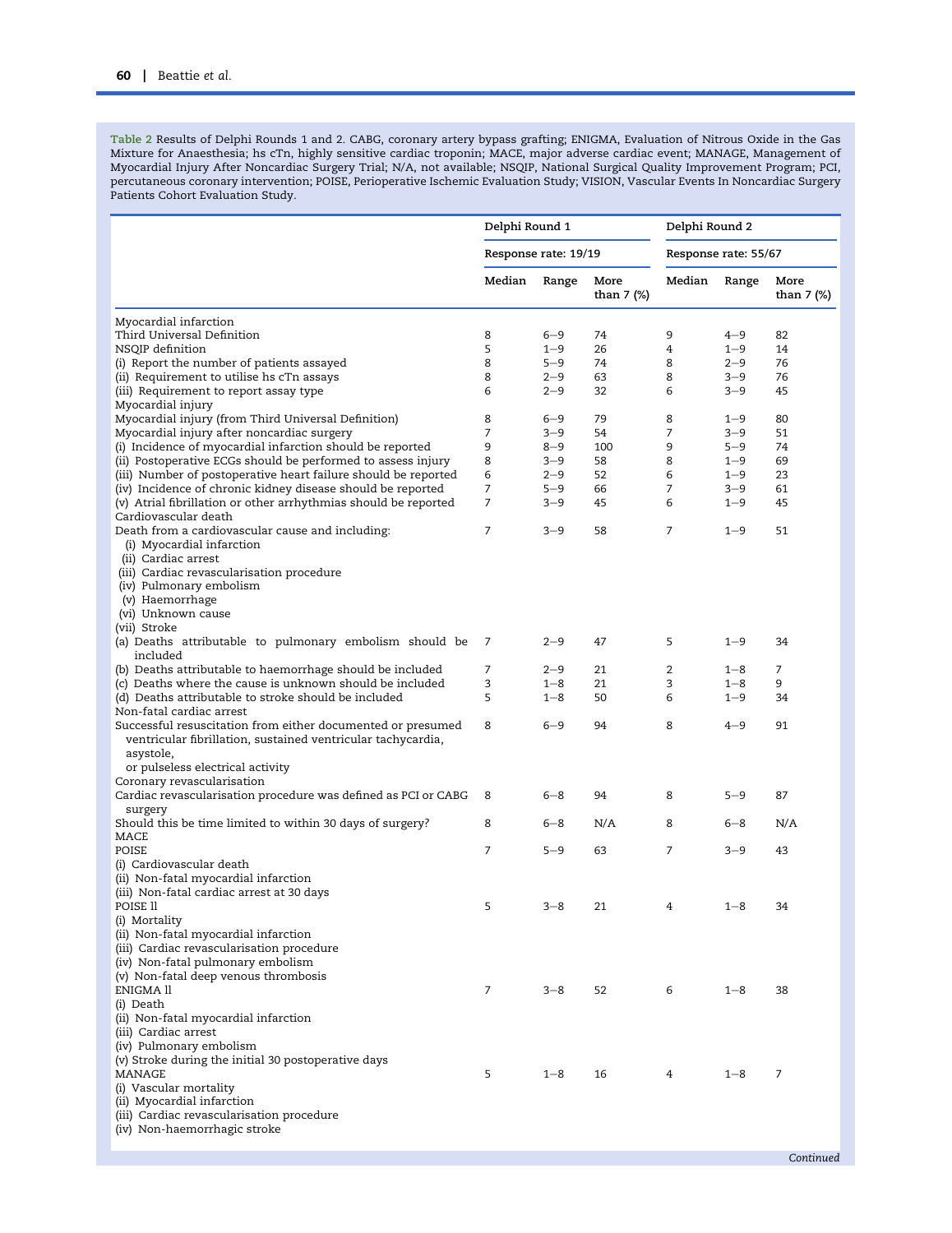Table 2 Continued

|                                                                                                                                | Delphi Round 1       |                    | Delphi Round 2     |                      |                    |                    |
|--------------------------------------------------------------------------------------------------------------------------------|----------------------|--------------------|--------------------|----------------------|--------------------|--------------------|
|                                                                                                                                | Response rate: 19/19 |                    |                    | Response rate: 55/67 |                    |                    |
|                                                                                                                                | Median               | Range              | More<br>than 7 (%) | Median               | Range              | More<br>than 7 (%) |
| (v) Peripheral arterial thrombosis<br>(vi) Amputation                                                                          |                      |                    |                    |                      |                    |                    |
| (vii) Symptomatic venous thromboembolism                                                                                       |                      |                    |                    |                      |                    |                    |
| (viii) Rehospitalisation for vascular reasons<br><b>VISION</b>                                                                 | 4                    | $1 - 8$            | 16                 | 3                    | $1 - 8$            | 7                  |
| (i) Myocardial infarction                                                                                                      |                      |                    |                    |                      |                    |                    |
| (ii) Cardiac arrest, stroke, cardiac revascularisation procedure<br>(iii) Pulmonary embolus                                    |                      |                    |                    |                      |                    |                    |
| (iv) Haemorrhage                                                                                                               |                      |                    |                    |                      |                    |                    |
| (a) Should thromboembolism be considered as a MACE<br>outcome?                                                                 | 3                    | $1 - 8$            | 6                  | 2                    | $1 - 9$            | 2                  |
| (b) Should haemorrhage be considered a MACE outcome?<br>(c) Should stroke be considered a MACE outcome?                        | 3<br>8               | $1 - 8$<br>$1 - 9$ | 16<br>53           | $\overline{2}$<br>7  | $1 - 9$<br>$1 - 9$ | 2<br>53            |
| Pulmonary embolism                                                                                                             |                      |                    |                    |                      |                    |                    |
| Required any one of the following:                                                                                             | $\overline{7}$       | $5 - 9$            | 58                 | 7                    | $5 - 9$            | 63                 |
| (i) A high probability ventilation/perfusion lung scan<br>(ii) An intraluminal filling defect of segmental or larger artery    |                      |                    |                    |                      |                    |                    |
| on a helical CT scan                                                                                                           |                      |                    |                    |                      |                    |                    |
| (iii) An intraluminal filling defect on pulmonary angiography                                                                  |                      |                    |                    |                      |                    |                    |
| (iv) A positive diagnostic test for deep venous thrombosis (e.g.<br>positive compression ultrasound) and one of the following: |                      |                    |                    |                      |                    |                    |
| (a) Non-diagnostic (i.e. low or intermediate probability)                                                                      |                      |                    |                    |                      |                    |                    |
| ventilation/perfusion lung scan                                                                                                |                      |                    |                    |                      |                    |                    |
| (b) Non-diagnostic (i.e. sub-segmental defects or technically                                                                  |                      |                    |                    |                      |                    |                    |
| inadequate study) helical CT scan<br>Should the lack of routine surveillance for pulmonary embolism                            | 7                    | $4 - 9$            | 43                 | 7                    | $5 - 9$            | 43                 |
| be stated as a major limitation?                                                                                               |                      |                    |                    |                      |                    |                    |
| Deep venous thrombosis                                                                                                         |                      |                    | 89                 | 8                    |                    |                    |
| Requires any one of the following:<br>(i) A persistent intraluminal filling defect on contrast                                 | 8                    | $5 - 9$            |                    |                      | $5 - 9$            | 80                 |
| venography                                                                                                                     |                      |                    |                    |                      |                    |                    |
| (ii) Non-compressibility of one or more venous segments on B-                                                                  |                      |                    |                    |                      |                    |                    |
| mode compression ultrasonography<br>(iii) Clearly defined intraluminal filling defect on contrast                              |                      |                    |                    |                      |                    |                    |
| enhanced CT                                                                                                                    |                      |                    |                    |                      |                    |                    |
| (a) Should the lack of routine surveillance for postoperative                                                                  | 8                    | $3 - 9$            | 55                 | 8                    | $5 - 9$            | 71                 |
| deep venous thrombosis be listed as a major limitation)<br>Congestive heart failure                                            |                      |                    |                    |                      |                    |                    |
| Requires at least one of the following clinical signs:                                                                         | $\overline{7}$       | $4 - 9$            | 47                 | 7                    | $3 - 9$            | 40                 |
| (i) An elevated jugular venous pressure                                                                                        |                      |                    |                    |                      |                    |                    |
| (ii) Respiratory rales/crackles and crepitations<br>(iii) Presence of S3 and at least one of the following radiographic        |                      |                    |                    |                      |                    |                    |
| findings:                                                                                                                      |                      |                    |                    |                      |                    |                    |
| (a) Vascular redistribution                                                                                                    |                      |                    |                    |                      |                    |                    |
| (b) Interstitial pulmonary oedema<br>(c) Frank alveolar pulmonary oedema                                                       |                      |                    |                    |                      |                    |                    |
| Atrial fibrillation                                                                                                            |                      |                    |                    |                      |                    |                    |
| The occurrence of atrial fibrillation (irregularly irregular heart                                                             | 7                    | $3 - 8$            | 58                 | 7                    | $4 - 9$            | 71                 |
| rate in the absence of P waves) lasting at least 30 s or for the<br>duration of the ECG recording (if $<$ 30 s)                |                      |                    |                    |                      |                    |                    |
| New atrial fibrillation that results in angina, congestive heart                                                               | 7                    | $5 - 8$            | 58                 | 7                    | $2 - 9$            | 48                 |
| failure, or symptomatic hypotension, or that requires                                                                          |                      |                    |                    |                      |                    |                    |
| treatment with a rate-controlling drug, anti-arrhythmic drug,<br>or electrical cardioversion                                   |                      |                    |                    |                      |                    |                    |
| (i) Continuous surveillance should be used to determine this<br>outcome.                                                       | 6                    | $3 - 9$            | 43                 | 6                    | $1 - 9$            | 28                 |
| (ii) Lack of continuous ECG monitoring for atrial fibrillation<br>surveillance should be stated as a major limitation          | 7                    | $3 - 9$            | 63                 | 7                    | $3 - 9$            |                    |

ECG, which results in added costs. Regular biomarker surveillance is not currently a standard of care in most institutions,<sup>16</sup> and ECG was not performed in a third of patients with postoperative troponin elevations.<sup>[10](#page-9-7)</sup> Thus, the true incidence of myocardial infarction is likely biased in many studies, especially in all health services research and prospective surgical improvement databases. $^{17}$  $^{17}$  $^{17}$  Postoperative pulmonary embolism is often asymptomatic $^{\rm 18}$  $^{\rm 18}$  $^{\rm 18}$  and requires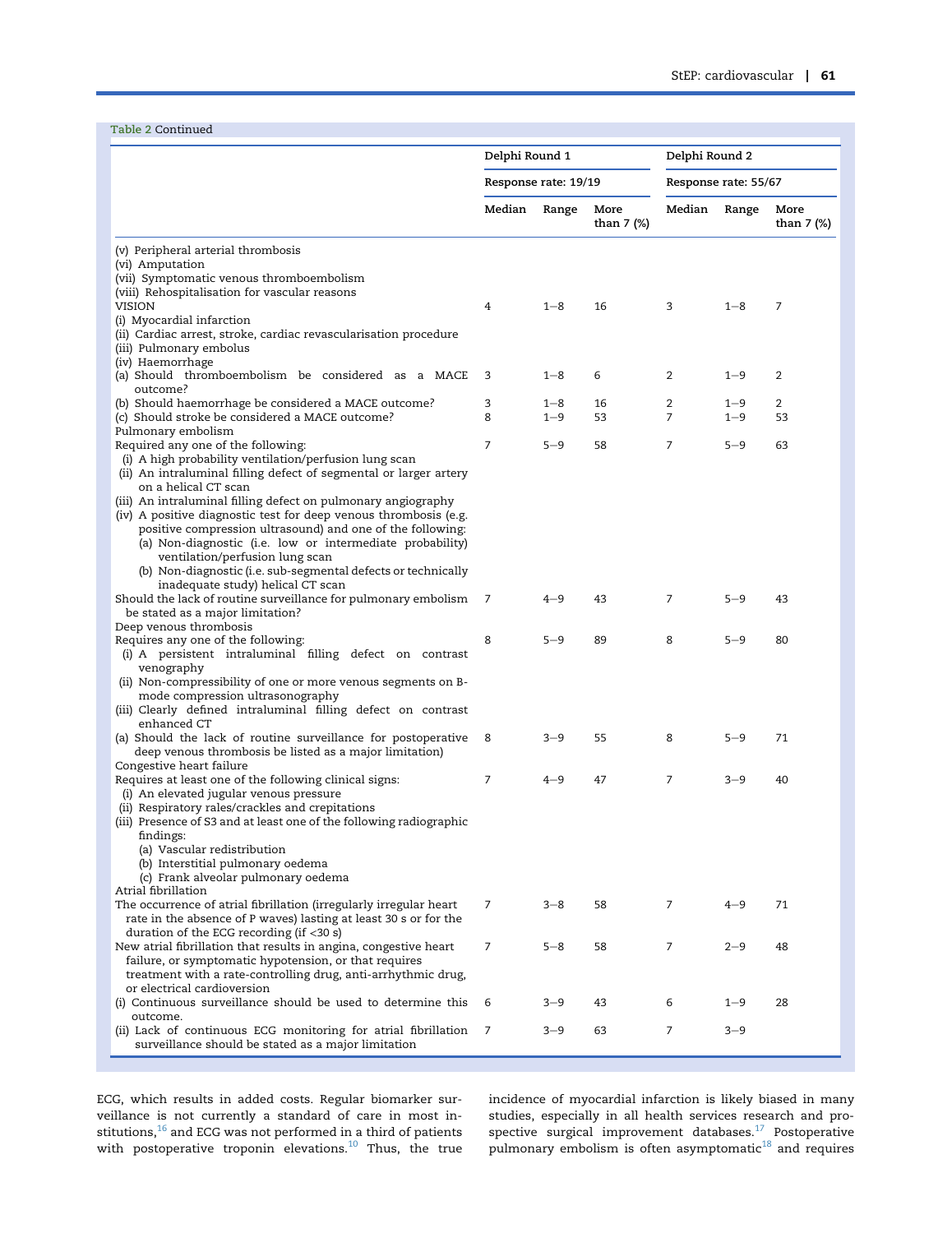<span id="page-6-0"></span>Table 3 Results of the Delphi third round. Validity: the endpoint measures what it purports to measure; reliability: the endpoint is reproducible and is stable when the measurement is repeated under identical conditions; feasibility: the endpoint can be collected and used easily with adequate training, with minimal effort or missing data; clarity of the definition: the endpoint is easily understood.

| Response rate: 17/19                                                                                                                                       | Validity |         | Reliability        |                | Feasibility |                 | Clarity of definition |         |                 |        |         |                    |
|------------------------------------------------------------------------------------------------------------------------------------------------------------|----------|---------|--------------------|----------------|-------------|-----------------|-----------------------|---------|-----------------|--------|---------|--------------------|
|                                                                                                                                                            | Median   | Range   | $\geq 7$<br>$(\%)$ | Median         | Range       | $\geq$ 7<br>(%) | Median                | Range   | $\geq 7$<br>(%) | Median | Range   | $\geq 7$<br>$(\%)$ |
| Myocardial infarction fourth<br>universal definition                                                                                                       | 8        | $6 - 9$ | 88                 | 8              | $6 - 9$     | 82              | 7                     | $5 - 9$ | 76              | 8      | $5 - 9$ | 94                 |
| Myocardial injury fourth universal                                                                                                                         | 8        | $6 - 9$ | 94                 | 8              | $7 - 9$     | 100             | 8                     | $7 - 9$ | 100             | 8      | $7 - 9$ | 100                |
| Myocardial injury after noncardiac<br>surgery                                                                                                              | 6        | $1 - 8$ | 56                 | 6              | $1 - 8$     | 50              | 6                     | $1 - 9$ | 44              | 6      | $1 - 9$ | 50                 |
| Cardiac death                                                                                                                                              | 7        | $6 - 8$ | 71                 | $\overline{7}$ | $5 - 8$     | 59              | 7                     | $3 - 8$ | 53              | 7      | $5 - 9$ | 71                 |
| Non-fatal cardiac arrest                                                                                                                                   | 8        | $7 - 9$ | 100                | 8              | $6 - 9$     | 94              | 8                     | $7 - 9$ | 100             | 8      | $7 - 9$ | 100                |
| Coronary revascularisation                                                                                                                                 | 8        | $7 - 9$ | 100                | 8              | $7 - 9$     | 100             | 8                     | $7 - 9$ | 100             | 8      | $7 - 9$ | 100                |
| Major acute cardiac event<br>(i) Myocardial infarction<br>Non-fatal cardiac arrest<br>(ii)<br>Coronary revascularisation<br>(iii)<br>Cardiac death<br>(iv) | 8        | $6 - 9$ | 94                 | 8              | $6 - 8$     | 82              | 8                     | $6 - 9$ | 94              | 8      | $6 - 9$ | 94                 |
| Pulmonary embolism                                                                                                                                         | 8        | $6 - 9$ | 94                 | 7              | $5 - 9$     | 76              | 7                     | $5 - 9$ | 76              | 8      | $7 - 9$ | 100                |
| Deep venous thrombosis                                                                                                                                     | 8        | $6 - 9$ | 94                 | 8              | $7 - 9$     | 100             | -8                    | $6 - 8$ | 82              | 8      | $7 - 9$ | 100                |
| Congestive heart failure                                                                                                                                   | 6        | $1 - 9$ | 23                 | 5              | $1 - 9$     | 17              | 6                     | $1 - 9$ | 23              | 6      | $1 - 9$ | 47                 |
| Atrial fibrillation                                                                                                                                        | 8        | $7 - 9$ | 100                | 7              | $4 - 9$     | 94              |                       | $6 - 9$ | 94              | 8      | $7 - 9$ | 100                |

expensive, time-consuming, and scarce imaging resources for diagnosis, making it infeasible in nearly all clinical trials.

The consensus of our expert panel recommends the use of myocardial injury, as defined by the Fourth Universal Definition of Myocardial Infarction<sup>12</sup> over that of MINS, as defined by Botto and colleagues. $19$  The definition and diagnostic criteria of myocardial infarction consist of an elevated biomarker (most often cardiac troponin) and ischaemic symptoms or an ischaemic ECG finding. Perioperatively, myocardial infarction frequently occurs asymptomatically and postoperative ECG is not routine, thus making a missed diagnosis a distinct possibility. It was with this rationale that Botto and colleagues<sup>19</sup> proposed MINS. The original description of MINS showed that postoperative high-sensitivity troponin T (hsTnT) >30 ng  $L^{-1}$  was associated with increased cardiac death (defined as deaths after myocardial infarction, cardiac arrest, stroke, cardiac revascularisation procedure, pulmonary embolism, haemorrhage, or death attributable to an unknown cause). In addition, a diagnosis of MINS required a priori exclusion of known causes of troponin elevation, such as chronic renal failure, pulmonary embolism, and sepsis. In a second publication, the diagnosis of MINS, after the exclusions listed previously, required an elevated hsTnT >30 ng  $L^{-1}$  in patients without a preoperative test, or an increase of 5 ng  $L^{-1}$  in patients with preoperative elevated hsTnT. However, after these biomarker thresholds are met, the diagnosis of MINS does not require further evidence of ischaemia (ECG, chest pain, etc.). $20$ The alternative, and that endorsed by the consensus panel, is to enumerate both the incidence of myocardial infarction and myocardial injury using the criteria set out in the Fourth Universal Definition of Myocardial Infarction. Myocardial infarction exhibits higher mortality, at 30 days<sup>[10](#page-9-7)</sup> and 1 yr,<sup>[4](#page-9-13)</sup> than myocardial injury alone. Furthermore, myocardial injury, occurring without any other complications, is also prognostically important, albeit less so than myocardial infarction, associated with a two-fold increase in mortality at 1 yr over patients with no postoperative complications. $21$ 

There are several limitations to our approach to obtaining these consensus recommendations.

First, as the outcomes evaluated were gleaned from a systematic review of previously published perioperative trials, only existing and sometimes out-of-date cardiovascular outcomes could be analysed. For example, the definition of congestive heart failure, used in perioperative trials to date, does not reflect the diagnostic criteria advocated by the two large heart associations. The AHA and ESC guidelines advocate for both measurement of left ventricular function and biomarkers (natriuretic peptides). These new heart failure criteria have not been used for perioperative clinical trials before 2018, pointing to the need for these to be evaluated in the perioperative setting. In addition, the Fourth Universal Definition of Myocardial Infarction was published during our consensus process. Whilst this has not been used in a perioperative trial to date, we have adopted it over the Third Universal Definition.

Second, we evaluated a composite endpoint widely used in perioperative studies. Major adverse cardiovascular event has been used as primary endpoint in every major perioperative cardiovascular trial. Over the time period we reviewed, the number of components used to define MACE has increased. As has been observed by others, $^{22}$  $^{22}$  $^{22}$  increasing the number of outcomes to a composite outcome, which is usually of less clinical importance, is done to increase statistical power. We therefore elected to deconstruct MACE and ask each respondent to assess the individual components of the most recognisable trials. Our final 'recommended definition' was scored as valid, feasible, and clear by 94% and reliable by 82%. The definition includes four major outcomes with significant patient-centred effects: myocardial infarction, non-fatal cardiac arrest, coronary revascularisation within 30 days of surgery, and cardiac death within 30 days of surgery. A second limitation of this composite outcome is the inclusion of cardiac death. The panel rated cardiac death as valid and clear (71%). In contrast, only 59% of the panel found the definition reliable and 53% found it feasible. As the definition of cardiac death varied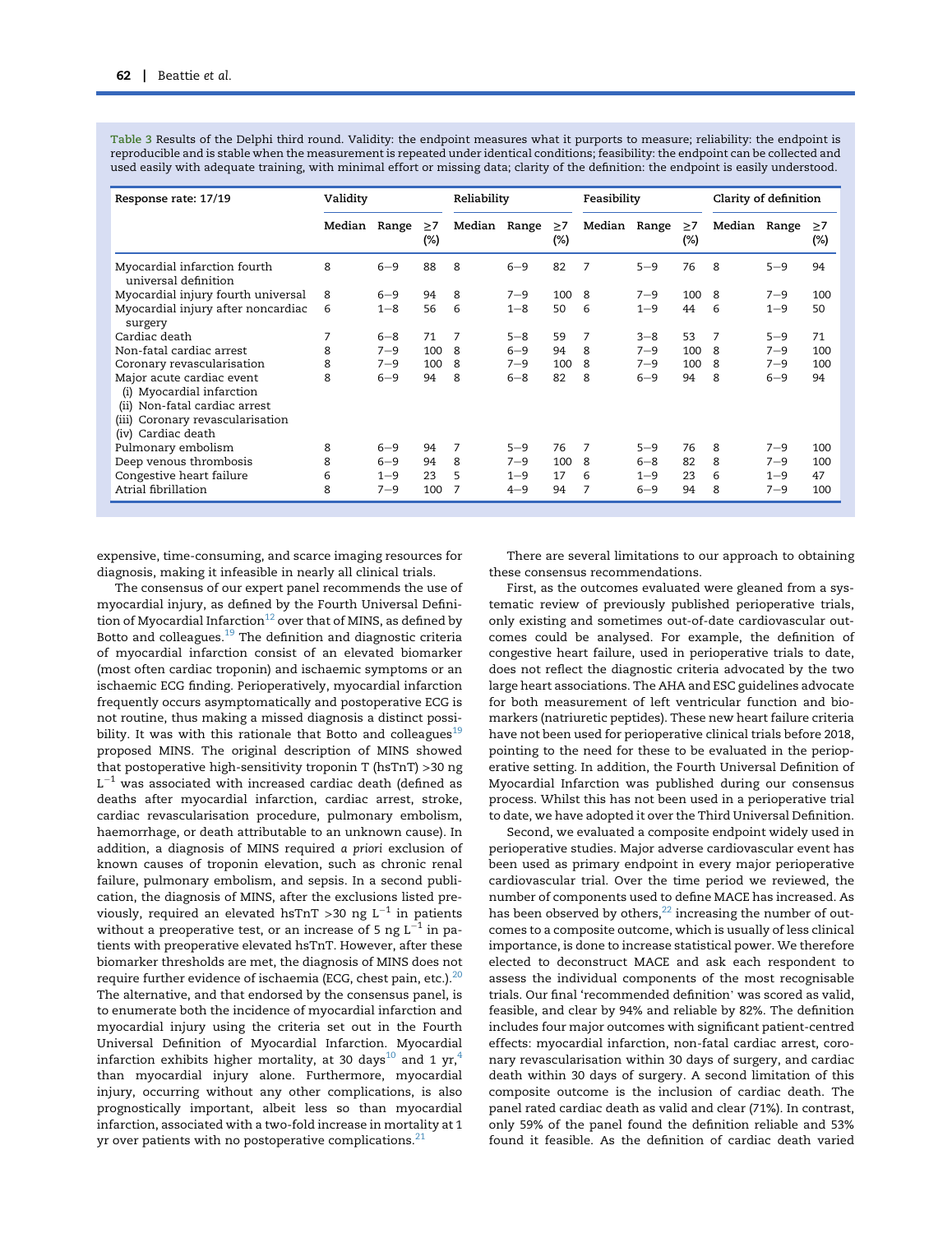| Outcome                  | Definition                                                                                                                                                                                                                                                                                                                                                                                                                                                                                                                                                                                                                                                                                                                                                                                                                                                                                | Reporting requirements                                                                                                                                                                                                                                                       | Consensus rating                                                  |
|--------------------------|-------------------------------------------------------------------------------------------------------------------------------------------------------------------------------------------------------------------------------------------------------------------------------------------------------------------------------------------------------------------------------------------------------------------------------------------------------------------------------------------------------------------------------------------------------------------------------------------------------------------------------------------------------------------------------------------------------------------------------------------------------------------------------------------------------------------------------------------------------------------------------------------|------------------------------------------------------------------------------------------------------------------------------------------------------------------------------------------------------------------------------------------------------------------------------|-------------------------------------------------------------------|
| Myocardial infarction    | Acute myocardial injury with clinical<br>evidence of acute myocardial<br>ischaemia and with detection of an<br>increase or decrease in cTn values<br>with at least one value above the<br>99th percentile URL and at least<br>one of the following:<br>(i) Symptoms of myocardial<br>ischaemia<br>(ii) New ischaemic ECG changes<br>(iii) Development of pathological Q<br>waves<br>(iv) Imaging evidence of new loss of<br>viable myocardium or new<br>regional wall motion<br>abnormality in a pattern<br>consistent with an ischaemic<br>aetiology<br>(v) Identification of a coronary<br>thrombus by angiography or<br>autopsy<br>Post-mortem demonstration of acute<br>atherothrombosis in the artery<br>supplying the infarcted myocardium<br>Cardiac death in patients with<br>symptoms suggestive of myocardial<br>ischaemia and presumed new<br>ischaemic ECG changes before cTn | Report:<br>(i) Type of assay<br>(ii) URL<br>(iii) Number of patients tested                                                                                                                                                                                                  | Valid=88%<br>Reliable=82%<br>Feasible=76%<br>Clear=94%            |
| Myocardial injury        | values become available<br>Detection of an elevated cTn value<br>above the 99th percentile URL is<br>defined as myocardial injury. The<br>injury is considered acute if there is<br>an increase or decrease in cTn<br>values. Note: it is not clinically<br>possible to distinguish which<br>increases of cTn levels are<br>attributable to which mechanisms.<br>A diagnosis of myocardial<br>infarction requires an increase of<br>cTn values and evidence of<br>myocardial ischaemia that may be<br>evident from the peri- and<br>postoperative period (e.g. ST<br>segment changes on telemetry/<br>ECG, repeated episodes of hypoxia,<br>hypotension, tachycardia, or<br>imaging evidence of myocardial<br>injury).<br>In the absence of evidence for<br>acute myocardial ischaemia, the<br>diagnosis is acute myocardial                                                              | Report:<br>(i) Type of assay<br>(ii) URL<br>(iii) Number with myocardial<br>infarction<br>(iv) Number of patients with<br>postoperative cTn tested<br>(v) Postoperative EKG to be obtained<br>in all patients with elevated cTn<br>(vi) Number with chronic<br>renal failure | Valid=94%<br>Reliable=100%<br>Feasible=100%<br>$Clear=100\%$      |
| Cardiac death            | injury.<br>Death with a vascular cause and<br>included those deaths after a<br>myocardial infarction, cardiac<br>arrest, and cardiac<br>revascularisation procedure.                                                                                                                                                                                                                                                                                                                                                                                                                                                                                                                                                                                                                                                                                                                      | Excludes<br>(i) Death after pulmonary<br>embolism<br>(ii) Death after haemorrhage<br>(iii) Death after multi-organ failure<br>(iv) Cause of deaths unknown                                                                                                                   | Valid $=71\%$<br>Reliable=59%<br>Feasible=53%<br>Clear=71%        |
| Non-fatal cardiac arrest | Successful resuscitation from either<br>documented or presumed<br>ventricular fibrillation, sustained<br>ventricular tachycardia, asystole,<br>or pulseless electrical activity<br>requiring cardiopulmonary<br>resuscitation, pharmacological<br>therapy, or cardiac defibrillation                                                                                                                                                                                                                                                                                                                                                                                                                                                                                                                                                                                                      |                                                                                                                                                                                                                                                                              | $Valid = 100$<br>Reliable=94%<br>Feasible=100%<br>$Clear = 100\%$ |

<span id="page-7-0"></span>Table 4 Consensus recommendations for cardiac outcomes in future perioperative trials. cTn, cardiac troponin; URL, upper reference limit.

Continued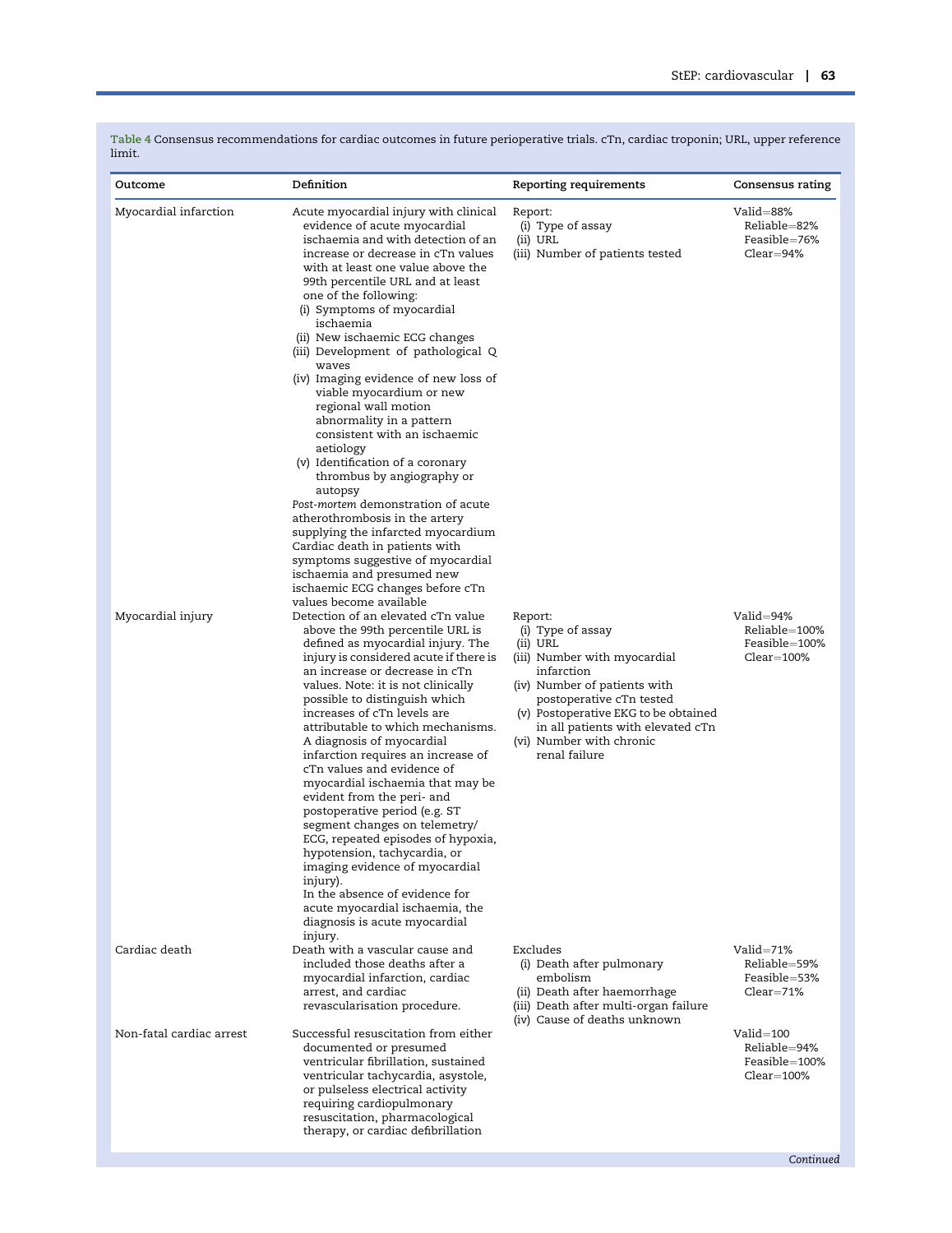|  |  |  | Table 4 Continued |
|--|--|--|-------------------|
|--|--|--|-------------------|

| Table 4 Continued           |                                                                                                                                                                                                                                                                                                                                                                                                                                                                                                                                                                                                                                                            |                                                                                                                                                                                      |                                                               |
|-----------------------------|------------------------------------------------------------------------------------------------------------------------------------------------------------------------------------------------------------------------------------------------------------------------------------------------------------------------------------------------------------------------------------------------------------------------------------------------------------------------------------------------------------------------------------------------------------------------------------------------------------------------------------------------------------|--------------------------------------------------------------------------------------------------------------------------------------------------------------------------------------|---------------------------------------------------------------|
| Outcome                     | Definition                                                                                                                                                                                                                                                                                                                                                                                                                                                                                                                                                                                                                                                 | Reporting requirements                                                                                                                                                               | Consensus rating                                              |
| Coronary revascularisation  | Cardiac revascularisation procedure<br>was defined as percutaneous<br>coronary intervention or coronary<br>artery bypass graft surgery within<br>30 days of the index surgery.                                                                                                                                                                                                                                                                                                                                                                                                                                                                             |                                                                                                                                                                                      | Valid=100%<br>Reliable=100%<br>Feasible=100%<br>$Clear=100\%$ |
| Major adverse cardiac event | Is composite outcome that should<br>include<br>(i) Cardiac death (as defined<br>previously)<br>(ii) Myocardial infarction (as defined<br>previously)<br>(iii) Non-fatal cardiac arrest<br>(as defined previously)<br>(iv) Coronary revascularisation<br>(as defined previously) within 30<br>days of the index surgery                                                                                                                                                                                                                                                                                                                                     | Excludes:<br>(i) Pulmonary embolism<br>(ii) Haemorrhage<br>(iii) Deep venous thrombosis<br>(iv) All-cause mortality                                                                  | Valid=94%<br>Reliable=82%<br>Feasible=94%<br>$Clear = 94\%$   |
| Pulmonary embolism          | Diagnosis of pulmonary embolism<br>requires any one of the following:<br>(i) A high probability ventilation/<br>perfusion lung scan<br>(ii) An intraluminal filling defect of<br>segmental or larger artery on a<br>helical CT scan<br>(iii) An intraluminal filling defect on<br>pulmonary angiography<br>(iv) A positive diagnostic test for<br>deep venous thrombosis (e.g.<br>positive compression<br>ultrasound) and one of the<br>following:<br>(a) Non-diagnostic (i.e. low or<br>intermediate probability)<br>ventilation/perfusion lung<br>scan<br>(b) Non-diagnostic (i.e. sub-<br>segmental defects or techni-<br>cally inadequate study) heli- | As postoperative pulmonary<br>embolism is often asymptomatic, a<br>lack of routine surveillance for<br>pulmonary embolism should be<br>stated as a major limitation.                 | Valid=94%<br>Reliable=76%<br>Feasible=76%<br>$Clear=100\%$    |
| Deep venous thrombosis      | cal CT scan<br>Diagnosis of deep venous thrombosis<br>required any one of the following:<br>(i) A persistent intraluminal filling<br>defect on contrast venography<br>(ii) Non-compressibility of one or<br>more venous segments on B-<br>mode compression<br>ultrasonography<br>(iii) A clearly defined intraluminal<br>filling defect on contrast<br>enhanced CT                                                                                                                                                                                                                                                                                         | As many of deep venous thromboses<br>are asymptomatic, the lack of<br>routine surveillance is a major<br>limitation and should be stated.                                            | Valid=94%<br>Reliable=100%<br>Feasible=82%<br>$Clear=100\%$   |
| Atrial fibrillation         | New onset of irregularly irregular<br>heart rate in the absence of P waves<br>lasting at least 30 s or for the<br>duration of the ECG recording (if<br>$<$ 30 s)                                                                                                                                                                                                                                                                                                                                                                                                                                                                                           | As atrial fibrillation can occur<br>asymptomatically, the lack of<br>continuous EKG monitoring for<br>atrial fibrillation surveillance<br>should be stated as a major<br>limitation. | Valid=100%<br>Reliable=94%<br>Feasible=94%<br>$Clear=100\%$   |

between studies, we again deconstructed it and again asked the panel to evaluate each component separately. There was consensus agreement that the definition of cardiac death should not include deaths from (i) unknown causes, (ii) haemorrhage, (iii) pulmonary embolism, or (iv) multi-organ failure.

Third, because of the elapsed time to complete three Delphi consensus-seeking rounds, the search may be considered out of date, last updated December 31, 2017. Therefore, it is possible that new definitions had been advanced that our

process had not considered. We therefore have undertaken a post hoc search of anaesthesia and general medical journals from 2018 to present. This modified search (seen in Supplementary material) revealed 17 studies that satisfied our inclusion criteria. None of these studies utilised unique or new cardiovascular endpoints.

Finally, as for any diagnostic tool in medicine, the specificity rarely reaches 100%. In our study, only coronary revascularisation achieved 100% consensus for validity, reliability, feasibility, and clarity of definition. However, in most cases,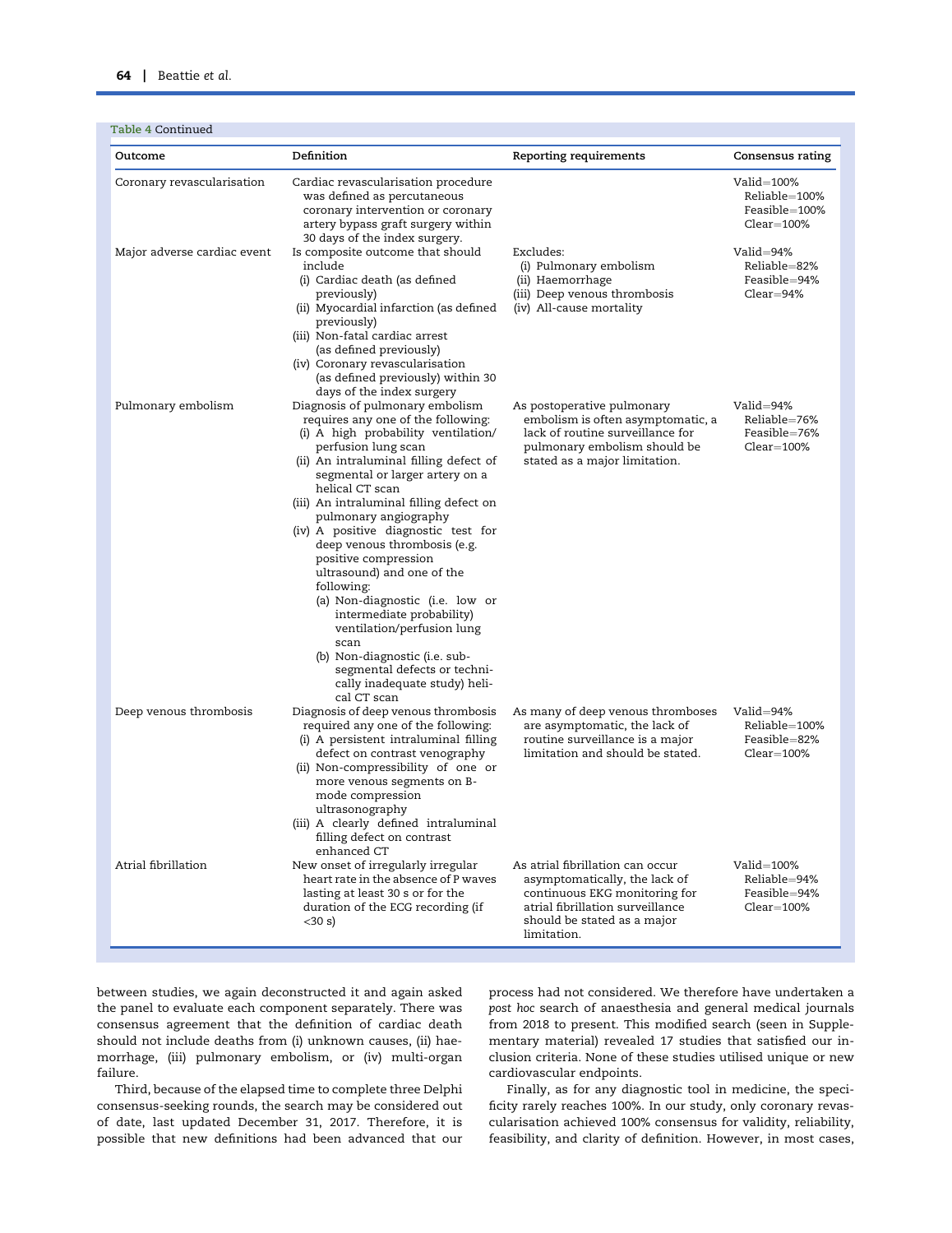the cardiovascular outcome definitions outlined here achieved a high degree of agreement amongst our expert panel, and we therefore submit that these outcomes can be used confidently as endpoints in clinical trials. An important caveat is that most cardiovascular outcomes require active, protocolised surveillance for accurate reporting. As routine surveillance for these outcomes is not currently the standard of clinical care, the outcomes in this report will have limited use in health services and observational research.

Despite these limitations, we identified a number of standardised cardiovascular endpoints to be used in future studies assessing effectiveness of perioperative interventions. This study provides guidance to achieve consistency in future perioperative clinical investigation, resulting in improved interpretation of study results and translation into clinical practice.

## StEP Steering Committee members

Paul Myles (Australia) and Michael Grocott (UK), Co-Chairs; Bruce Biccard (South Africa), Jane Blazeby (UK), Oliver Boney (UK), Matthew Chan (Hong Kong), Elisabeth Diouf (Senegal), Lee Fleisher (USA), Cor Kalkman (The Netherlands), Andrea Kurz (USA), Ramani Moonesinghe (UK), and Duminda Wijeysundera (Canada). Members of the Cardiovascular sub-group are in BOLD.

# Authors' contributions

Study concept: WSB, PSM Protocol development: WSB, DNW Systematic review: ML, MB, SF, WSB Analysis of responses: WSB, ML Drafting of paper: WSB Critical review/revisions of paper: KL, PSM, SH, GL, BB, PN All members of the cardiovascular subgroup participated in all

Delphi rounds. All members of the Steering Committee and the cardiovascular subgroup approved the final version of this paper.

### Acknowledgements

We would like to acknowledge the work of the data extractors who are listed in the appendix. Finally, we would like to thank Sophia Wallace for her tireless work on coordinating the DELPHI rounds, communications, and collation of the results.

## Declarations of interest

The authors declare that they have no conflicts of interest.

## Funding

The R. Fraser Chair in Cardiovascular Anesthesiology endowment.

## Appendix A. Supplementary data

Supplementary data to this article can be found online at [https://doi.org/10.1016/j.bja.2020.09.023.](https://doi.org/10.1016/j.bja.2020.09.023)

### References

- <span id="page-9-0"></span>1. [Pearse RM, Fang X, Holt B, Kahan BC, Rhodes A,](http://refhub.elsevier.com/S0007-0912(20)30780-7/sref1) [Wijeysundera DN. Critical care resource provision and](http://refhub.elsevier.com/S0007-0912(20)30780-7/sref1) [patient outcomes after elective surgery: prospective](http://refhub.elsevier.com/S0007-0912(20)30780-7/sref1) [cohort study in 27 countries.](http://refhub.elsevier.com/S0007-0912(20)30780-7/sref1) Br J Anaesth 2016;  $117: 601-9$  $117: 601-9$
- <span id="page-9-1"></span>2. [Devereaux PJ, Yang H, Yusuf S, et al. Effects of extended](http://refhub.elsevier.com/S0007-0912(20)30780-7/sref2)[release metoprolol succinate in patients undergoing non](http://refhub.elsevier.com/S0007-0912(20)30780-7/sref2)[cardiac surgery \(POISE trial\): a randomised controlled](http://refhub.elsevier.com/S0007-0912(20)30780-7/sref2) trial. [Lancet](http://refhub.elsevier.com/S0007-0912(20)30780-7/sref2) 2008; 371: 1839-[47](http://refhub.elsevier.com/S0007-0912(20)30780-7/sref2)
- 3. [Devereaux PJ, Mrkobrada M, Sessler DI, et al. Aspirin in](http://refhub.elsevier.com/S0007-0912(20)30780-7/sref3) [patients undergoing noncardiac surgery.](http://refhub.elsevier.com/S0007-0912(20)30780-7/sref3) N Engl J Med 2014: 370[: 1494](http://refhub.elsevier.com/S0007-0912(20)30780-7/sref3)-[503](http://refhub.elsevier.com/S0007-0912(20)30780-7/sref3)
- <span id="page-9-13"></span>4. [Beattie WS, Wijeysundera DN, Chan MTV, et al. Implica](http://refhub.elsevier.com/S0007-0912(20)30780-7/sref4)[tion of major adverse postoperative events and myocar](http://refhub.elsevier.com/S0007-0912(20)30780-7/sref4)[dial injury on disability and survival: a planned](http://refhub.elsevier.com/S0007-0912(20)30780-7/sref4) [subanalysis of the ENIGMA-II trial.](http://refhub.elsevier.com/S0007-0912(20)30780-7/sref4) Anesth Analg 2018; 127:  $1118 - 26$  $1118 - 26$  $1118 - 26$
- <span id="page-9-2"></span>5. [Myles PS, Boney O, Botti M, et al. Systematic review and](http://refhub.elsevier.com/S0007-0912(20)30780-7/sref5) [consensus definitions for the Standardised Endpoints in](http://refhub.elsevier.com/S0007-0912(20)30780-7/sref5) [Perioperative Medicine \(StEP\) initiative: patient comfort.](http://refhub.elsevier.com/S0007-0912(20)30780-7/sref5) [Br J Anaesth](http://refhub.elsevier.com/S0007-0912(20)30780-7/sref5) 2018; 120: 705-[11](http://refhub.elsevier.com/S0007-0912(20)30780-7/sref5)
- <span id="page-9-3"></span>6. [Haller G, Bampoe S, Cook T, et al. Systematic review and](http://refhub.elsevier.com/S0007-0912(20)30780-7/sref6) [consensus definitions for the Standardised Endpoints in](http://refhub.elsevier.com/S0007-0912(20)30780-7/sref6) [Perioperative Medicine initiative: clinical indicators.](http://refhub.elsevier.com/S0007-0912(20)30780-7/sref6) Br J [Anaesth](http://refhub.elsevier.com/S0007-0912(20)30780-7/sref6) 2019; 123: 228-[37](http://refhub.elsevier.com/S0007-0912(20)30780-7/sref6)
- <span id="page-9-4"></span>7. [Moonesinghe SR, Jackson AIR, Boney O, et al. Systematic](http://refhub.elsevier.com/S0007-0912(20)30780-7/sref7) [review and consensus definitions for the Standardised](http://refhub.elsevier.com/S0007-0912(20)30780-7/sref7) [Endpoints in Perioperative Medicine initiative: patient](http://refhub.elsevier.com/S0007-0912(20)30780-7/sref7)[centred outcomes.](http://refhub.elsevier.com/S0007-0912(20)30780-7/sref7) Br J Anaesth 2019; 123: 664-[70](http://refhub.elsevier.com/S0007-0912(20)30780-7/sref7)
- <span id="page-9-5"></span>8. [Graham B, Regehr G, Wright JG. Delphi as a method to](http://refhub.elsevier.com/S0007-0912(20)30780-7/sref8) [establish consensus for diagnostic criteria.](http://refhub.elsevier.com/S0007-0912(20)30780-7/sref8) J Clin Epidemiol 2003; 56[: 1150](http://refhub.elsevier.com/S0007-0912(20)30780-7/sref8)-[6](http://refhub.elsevier.com/S0007-0912(20)30780-7/sref8)
- <span id="page-9-6"></span>9. [Jones J, Hunter D. Consensus methods for medical and](http://refhub.elsevier.com/S0007-0912(20)30780-7/sref9) [health services research.](http://refhub.elsevier.com/S0007-0912(20)30780-7/sref9) BMJ 1995; 311: 376-[80](http://refhub.elsevier.com/S0007-0912(20)30780-7/sref9)
- <span id="page-9-7"></span>10. [Writing Committee for the VISION Study Investigators,](http://refhub.elsevier.com/S0007-0912(20)30780-7/sref10) [Devereaux PJ, Biccard BM, Sigamani A. Association of](http://refhub.elsevier.com/S0007-0912(20)30780-7/sref10) [postoperative high-sensitivity troponin levels with](http://refhub.elsevier.com/S0007-0912(20)30780-7/sref10) [myocardial injury and 30-day mortality among patients](http://refhub.elsevier.com/S0007-0912(20)30780-7/sref10) [undergoing noncardiac surgery.](http://refhub.elsevier.com/S0007-0912(20)30780-7/sref10) JAMA 2017; 317: 1642-[51](http://refhub.elsevier.com/S0007-0912(20)30780-7/sref10)
- <span id="page-9-8"></span>11. [Devereaux PJ, Duceppe E, Guyatt G, et al. Dabigatran in](http://refhub.elsevier.com/S0007-0912(20)30780-7/sref11) [patients with myocardial injury after non-cardiac surgery](http://refhub.elsevier.com/S0007-0912(20)30780-7/sref11) [\(MANAGE\): an international, randomised, placebo](http://refhub.elsevier.com/S0007-0912(20)30780-7/sref11)[controlled trial.](http://refhub.elsevier.com/S0007-0912(20)30780-7/sref11) Lancet 2018; 391: 2325-[34](http://refhub.elsevier.com/S0007-0912(20)30780-7/sref11)
- <span id="page-9-9"></span>12. [Thygesen K, Alpert JS, Jaffe AS, et al. Fourth universal](http://refhub.elsevier.com/S0007-0912(20)30780-7/sref12) [definition of myocardial infarction.](http://refhub.elsevier.com/S0007-0912(20)30780-7/sref12) Circulation 2018; 2018[\(138\): e618](http://refhub.elsevier.com/S0007-0912(20)30780-7/sref12)-[51](http://refhub.elsevier.com/S0007-0912(20)30780-7/sref12)
- <span id="page-9-10"></span>13. [Yancy CW, Jessup M, Bozkurt B, et al. 2017 ACC/AHA/](http://refhub.elsevier.com/S0007-0912(20)30780-7/sref13) [HFSA focused update of the 2013 ACCF/AHA guideline](http://refhub.elsevier.com/S0007-0912(20)30780-7/sref13) [for the management of heart failure: a report of the](http://refhub.elsevier.com/S0007-0912(20)30780-7/sref13) [American College of Cardiology/American Heart Associa](http://refhub.elsevier.com/S0007-0912(20)30780-7/sref13)[tion Task Force on Clinical Practice Guidelines and the](http://refhub.elsevier.com/S0007-0912(20)30780-7/sref13) [Heart Failure Society of America.](http://refhub.elsevier.com/S0007-0912(20)30780-7/sref13) J Card Fail 2017; 23: [628](http://refhub.elsevier.com/S0007-0912(20)30780-7/sref13)-[51](http://refhub.elsevier.com/S0007-0912(20)30780-7/sref13)
- <span id="page-9-11"></span>14. [Ponikowski P, Voors AA, Anker SD, et al. 2016 ESC guide](http://refhub.elsevier.com/S0007-0912(20)30780-7/sref14)[lines for the diagnosis and treatment of acute and chronic](http://refhub.elsevier.com/S0007-0912(20)30780-7/sref14) heart failure. Rev Esp Cardiol 2016; 69[: 1167 \(Engl Ed\)](http://refhub.elsevier.com/S0007-0912(20)30780-7/sref14)
- <span id="page-9-12"></span>15. [Thygesen K, Alpert JS, Jaffe AS, Simoons ML, Chaitman BR,](http://refhub.elsevier.com/S0007-0912(20)30780-7/sref15) [White HD. Third universal definition of myocardial](http://refhub.elsevier.com/S0007-0912(20)30780-7/sref15) [infarction.](http://refhub.elsevier.com/S0007-0912(20)30780-7/sref15) Circulation 2012;  $126: 2020 - 35$  $126: 2020 - 35$